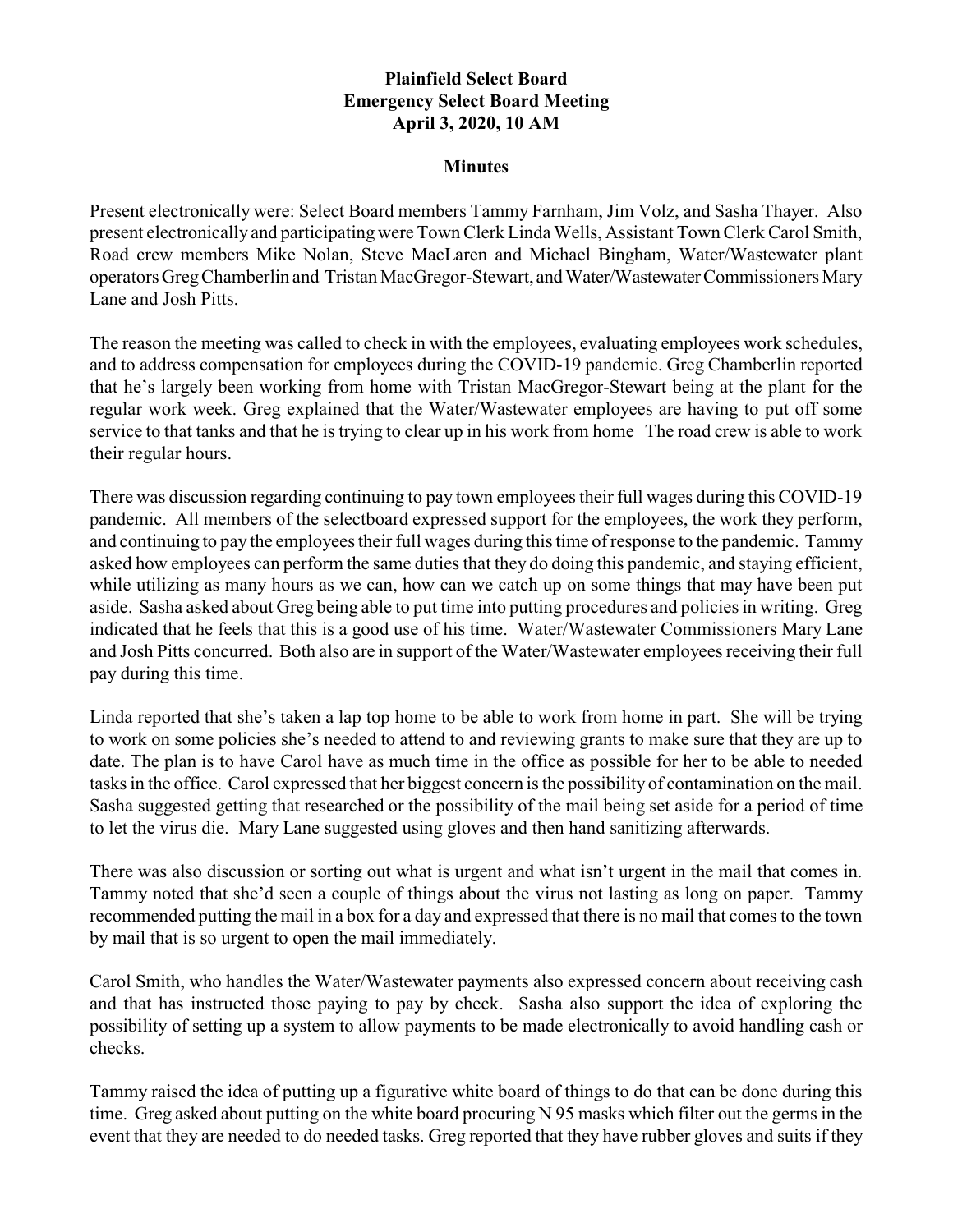are needed, and have gas masks and shields. Jim pointed out that if wash hands regularly and don't touch your face, you don't really need a mask, and that what he has been hearing to save the masks for health care workers.

Sasha also reviewed what the state has been doing across the state to respond to the COVID-19 crisis and expressed that she's really pleased with what the state has been doing, and also pleased with what our town employees have been doing. Jim and Tammy expressed their appreciation as well.

At the close of the discussion, Jim Volz moved that we continue to pay our employees their full pay during the COVID-19 crisis and we can revisit this issue in a month or so after we see where we are. Tammy moved to amend that motion to add "with the understanding that everybody is making the effort to put in their 40 hours in." There was further discussion among the board members and those present at the meeting. This amendment was acceptable to Jim. The amended motion was "that the Town continue to pay all our employees with the hourly rate that they currently have, with the understanding that everyone is making the effort to fill their time doing things they need to put in their full 40 hours." The vote was taken by roll call with all Select Board members voting unanimously in favor of the motion. It was noted that this includes Town Clerk Linda Wells as she is also a town employee.

There was further discussion that once things get back to normal in the Town Clerk's office they will be flooded with work. The possibility of being able to pay taxes and other town bills online as a way to possibly reduce workload in the future was raised. Linda will look into this. Tammy noted that there is some indication that having such an arrangement actually increase on-time payments and reduced delinquencie.

The decision was made to have a similar check-in meeting in two weeks to make sure the employees' needs are being met, with the next meeting being on April 17, 2020 at 10:30 AM.

Under the public records law, the normal time frame for getting minutes out is five days. In the bill recently passed, the time can be extended to 10 days. Tammy moved to amend having our Select Bpard meeting minutes completed extending the time to 10 days in accordance with the amended Public Records Act. The vote was taken by roll call with all Select Board members voting unanimously in favor of the motion.

Tammy also raised that when Sasha is speaking with someone, relating, for instance, to the Wellness and RecoveryCampus at Goddard College, that she sen an email out to the Board re what has occurred so that Select Board members have a current understanding of what is going on, who she spoke with and a quick summary of what it was in reference to. Jim agreed with this request. Sasha provided additional informations she had received in a call yesterday from Assistant Secretary of Human Services Kerry Sleeper and Principal Assistant to Secretary of the Agency of Human Services Mike Smith and the arrangements that were able to be made for them to be present at the Select Board meeting on April  $6<sup>th</sup>$ . Sasha appreciated Tammy's request and agreed to do that.

Tammy spoke also about the fact that the Town has not been asked to approve the Agency of Human Services plan to establish a recovery facility at Goddard. She emphasized that what we'ved been asked as a Select Board is to support this, this process, that the town has not been asked to do this, or not do this, but have been asked to provide support. Tammy stated that it's not up to the Town to made a decision about the used of Goddard, but that the Town has been asked to provide support. Sasha shared further that a member of the community demanded that the Town should have gone to court to stop the project at Goddard and that Sasha's personal view is that the Town would not have been successful, even if the Town